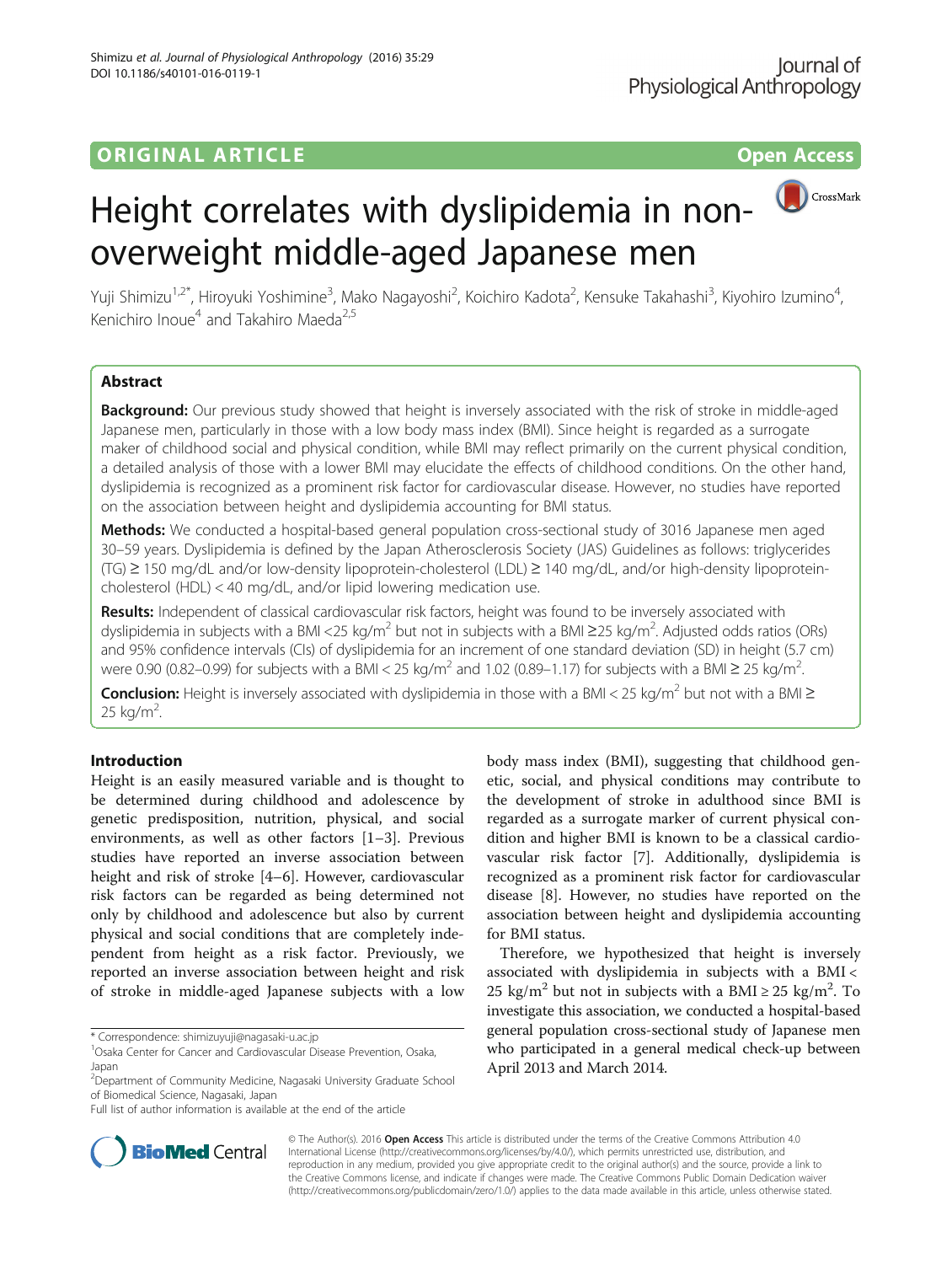## Materials and methods

#### Study populations

This study was approved by the Ethics Committee for Human Use of Nagasaki University (project registration number 15033079). Written consent forms were available in Japanese to ensure comprehensive understanding of the study objectives, and informed consent was provided by the participants.

The survey population comprised 6645 men aged 30– 59 years referred for a general health check-up and recruited in-hospital (Inoue Hospital, Nagasaki, Japan) between April 2013 and March 2014.

Those from whom increased white blood cell (WBC) count data (1223) were not available were excluded. Additionally, to avoid the influence of acute inflammatory disease, those with a WBC  $\geq$  10000/ $\mu$ L (134 men) were also excluded, as were those from whom BMI data (25 men), serum data (84 men), and interview data (2163 men) were not available, leaving 3016 men participating in this cross-sectional study. There were no differences in cardiovascular risk factors (blood pressure, BMI, and serum data) between participants from whom interview data were available and those from whom it was not.

In Japan, the majority of companies that reach a certain size contact hospital that serve annual health check-ups since such companies have a duty to ensure that their employees receive an annual health check-up. Our present study utilized data and participants from such check-ups, namely, working-age men. We thus concluded that our study population was an accurate representation of the working age population in Japan.

### Data collection and laboratory measurements

Participant height and weight in bare feet and light clothing were measured by an automatic height and body composition analyzer (DC-250, TANITA, Corporation, Tokyo, Japan), and BMI was calculated as weight  $(kg)/(height (m))<sup>2</sup>$ .

Trained interviewers obtained information on smoking status, drinking status, and medical history. Fasting blood samples were collected in a siliconized tube. HDLcholesterol was measured by the direct inhibition method, LDL-cholesterol was measured by a direct method, and triglycerides were measured by an enzymatic colorimetric method (free glycerol elimination). Serum creatinine and fasting blood sugar were measured using standard laboratory procedures. Internal precision management was performed through the use of a quality assurance program troll (SYSMEX CORPORATION, Hyogo, Japan), while external quality control surveillance was conducted through participation in various associations, including the Japan Medical Association (JMA) and the Japanese Association of Medical Technologists (JAMT).

## Statistical analyses

Differences in age-adjusted mean values or prevalence of potential confounding factors by height quartiles were calculated and tested by analysis of covariance. A trend test was performed with a regression model for mean values, and a logistic regression model for proportion. Logistic regression models were used to calculate odds ratios (ORs) and 95% confidence intervals (CIs) to determine the association between height and dyslipidemia. Dyslipidemia was defined by the Japan Atherosclerosis Society (JAS) Guidelines as follows: LDL  $\geq$  140 mg/dL and/or  $HDL < 40$  mg/dL and/or TG  $\geq 150$  mg/dL, and/ or taking lipid lowering medication [\[9](#page-5-0)].

In addition, subjects were stratified by BMI status, since in our previous study, height was found to be inversely associated with incidence of stroke in subjects with a low BMI but not in subjects with a high BMI [\[7](#page-5-0)].

Adjustments for confounding factors were made in two ways; first, we adjusted only for age; and second, we included other possible confounding factors, that is, BMI (kg/ m2 ), smoking status (never smoker, former smoker, current smoker), alcohol consumption (non-drinker, sometimes drinker, daily drinker), anti-hypertension medication (yes, no), glucose lowering medication (yes, no), systolic blood pressure (mmHg), blood sugar (mg/dL), and serum creatinine (mg/dL).

All statistical analyses were performed with the SAS system for Windows (version 9.3; SAS Inc., Cary, NC). All  $p$  values for statistical tests were two-tailed, with values of <0.05 regarded as being statistically significant.

## Results

Of the 3016 men in the study, 1952 and 1064 were defined as having a BMI < 25 kg/m<sup>2</sup> and a BMI  $\geq$  25 kg/m<sup>2</sup>, respectively.

Among subjects with a  $BMI < 25$  kg/m<sup>2</sup>, 849 (43.5%) showed dyslipidemia, 580 (29.7%) showed LDL  $\geq$  140 mg/ dL, 72 (3.7%) showed HDL < 40 mg/dL. and 376 (19.3%) showed TG ≥ 150 mg/dL. For subjects with a BMI ≥  $25 \text{ kg/m}^2$ , the corresponding values are 739 (69.5%), 427 (40.1%), 132 (12.4%), and 440 (41.4%).

Age-adjusted characteristics of the study population according to height are shown in Table [1.](#page-2-0) Current drinker status and serum creatinine were significantly positively correlated with height.

Table [2](#page-2-0) shows the ORs and 95% CIs for dyslipidemia according to height and demonstrates a significant inverse association between these two factors in subjects with  $BMI < 25$  kg/m<sup>2</sup>.

Since our study population was compromised of subjects with a BMI < 25 kg/m<sup>2</sup> ( $n = 1952$ ) and a BMI ≥ 25 kg/m<sup>2</sup> (*n* = 1064), to avoid the influence of sample size bias on the correlation between height and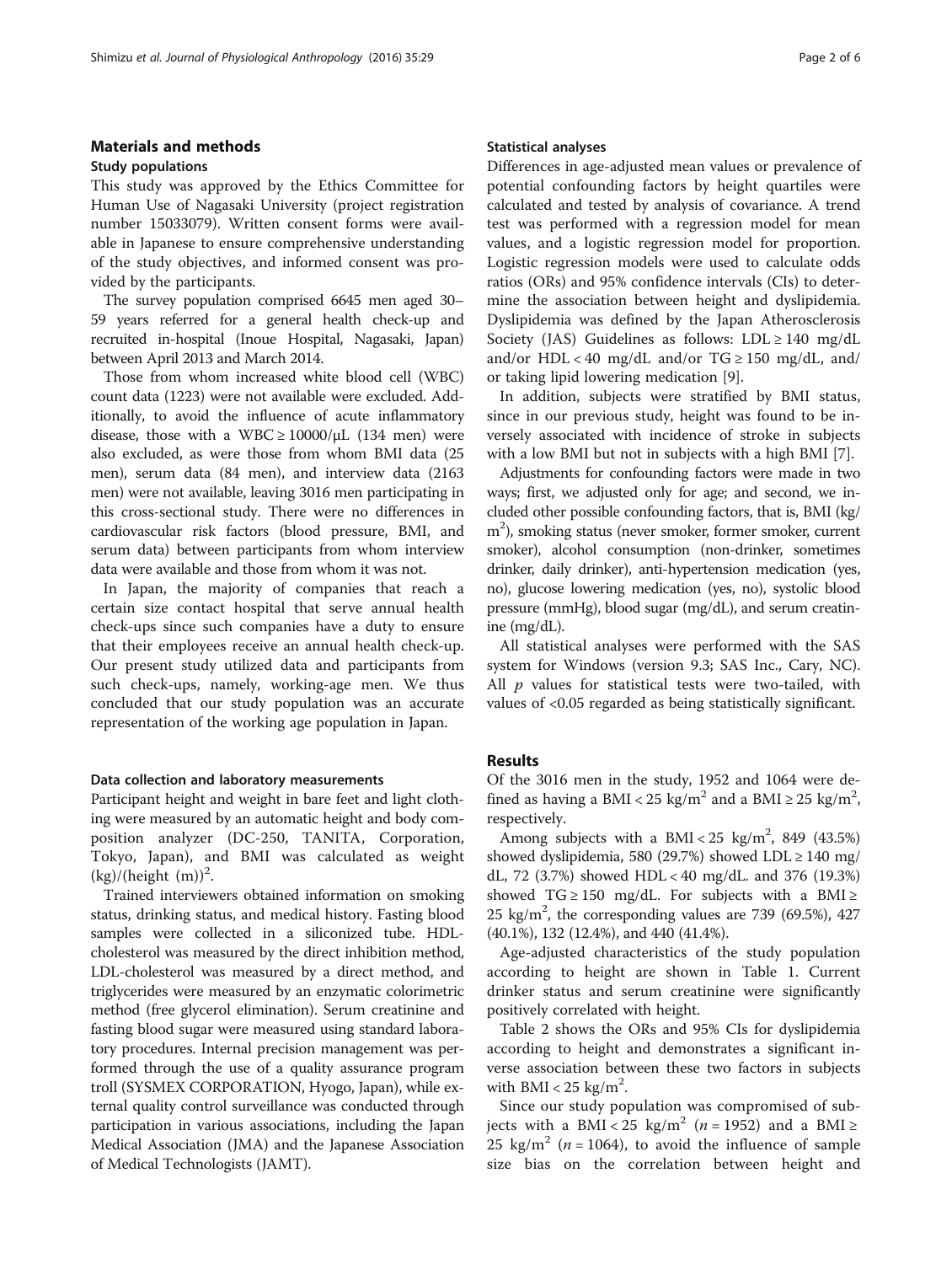|                                    | Height quartiles |                |                |                |               |  |
|------------------------------------|------------------|----------------|----------------|----------------|---------------|--|
|                                    | $Q1$ (low)       | Q2             | Q <sub>3</sub> | Q4 (high)      | $p$ for trend |  |
| Median height, cm                  | 164.2            | 168.4          | 172.1          | 177.2          |               |  |
| No. of participants                | 750              | 753            | 752            | 761            |               |  |
| Age, years                         | $49.3 \pm 6.9$   | $47.6 \pm 6.9$ | $46.7 \pm 7.1$ | $45.8 \pm 6.5$ |               |  |
| Systolic blood pressure, mmHg      | 126              | 126            | 126            | 127            | 0.446         |  |
| Diastolic blood pressure, mmHg     | 80               | 80             | 81             | 81             | 0.220         |  |
| Body mass index, kg/m <sup>2</sup> | 24.1             | 24.1           | 24.2           | 24.1           | 0.993         |  |
| Current drinker, %                 | 69.5             | 72.1           | 75.8           | 75.5           | 0.019         |  |
| Current smoker, %                  | 38.4             | 37.7           | 40.1           | 37.4           | 0.696         |  |
| Anti-hypertensive medication, %    | 16.0             | 12.0           | 14.8           | 14.2           | 0.130         |  |
| Glucose lowering medication, %     | 3.8              | 3.5            | 4.4            | 3.9            | 0.851         |  |
| Lipid lowering medication, %       | 9.1              | 8.6            | 7.4            | 6.4            | 0.179         |  |
| Serum HDL-cholesterol (HDL), mg/dL | 59               | 58             | 58             | 57             | 0.246         |  |
| Serum LDL-cholestreol (LDL), mg/dL | 129              | 128            | 127            | 126            | 0.212         |  |
| Serum triglycerides (TG), mg/dL    | 133              | 132            | 126            | 135            | 0.365         |  |
| Blood sugar, mg/dL                 | 100              | 101            | 102            | 101            | 0.346         |  |
| Serum creatinine, mg/dL            | 0.85             | 0.87           | 0.91           | 0.90           | 0.002         |  |

## <span id="page-2-0"></span>Table 1 Age-adjusted characteristics of study population in relation to height

Age: mean ± standard deviation. Height quartiles are <166.7 cm for Q1, 166.7–170.3 cm for Q2, 170.4–174.2 cm for Q3, >174.2 cm for Q4

| Table 2 Odds ratios (ORs) and 95% confidence intervals (CIs) for dyslipidemia in relation to height for total subjects, stratified by BMI |  |  |  |  |  |
|-------------------------------------------------------------------------------------------------------------------------------------------|--|--|--|--|--|
| status                                                                                                                                    |  |  |  |  |  |

|                                 | Height quartiles |                       |                  | p for                 | SD increment of |                     |  |
|---------------------------------|------------------|-----------------------|------------------|-----------------------|-----------------|---------------------|--|
|                                 | $Q1$ (low)       | Q2                    | Q <sub>3</sub>   | Q4 (high)             | trend           | height (5.7 cm)     |  |
| Total subjects                  |                  |                       |                  |                       |                 |                     |  |
| No. of paticipants              | 750              | 753                   | 752              | 761                   |                 |                     |  |
| No. of cases (%)                | 426 (56.8)       | 392 (52.1)            | 395 (52.5)       | 375 (49.3)            |                 |                     |  |
| Age-adjusted ORs                | 1.00             | $0.86$ $(0.70, 1.05)$ | 0.89(0.73, 1.09) | $0.80$ $(0.65, 0.98)$ | 0.055           |                     |  |
| Multivariable ORs               | 1.00             | $0.84$ (0.68, 1.04)   | 0.86(0.69, 1.07) | 0.78(0.62, 0.97)      | 0.040           | 0.94(0.87, 1.01)    |  |
| BMI < 25 kg/m <sup>2</sup>      |                  |                       |                  |                       |                 |                     |  |
| No. of paticipants              | 485              | 489                   | 483              | 495                   |                 |                     |  |
| No. of cases (%)                | 237 (48.9)       | 221 (45.2)            | 199 (41.2)       | 192 (38.8)            |                 |                     |  |
| Age-adjusted ORs                | 1.00             | 0.91(0.71, 1.17)      | 0.79(0.61, 1.02) | $0.74$ $(0.57, 0.95)$ | 0.011           |                     |  |
| Multivariable ORs               | 1.00             | $0.86$ (0.66, 1.12)   | 0.75(0.57, 0.98) | $0.72$ $(0.55, 0.95)$ | 0.011           | 0.90(0.82, 0.99)    |  |
| BMI $\geq$ 25 kg/m <sup>2</sup> |                  |                       |                  |                       |                 |                     |  |
| No. of paticipants              | 265              | 264                   | 269              | 266                   |                 |                     |  |
| No. of cases (%)                | 189 (71.3)       | 171 (64.8)            | 196 (72.9)       | 183 (68.8)            |                 |                     |  |
| Age-adjusted ORs                | 1.00             | 0.75(0.52, 1.08)      | 1.10(0.75, 1.61) | 0.91(0.62, 1.32)      | 0.865           |                     |  |
| Multivariable ORs               | 1.00             | 0.77(0.53, 1.12)      | 1.11(0.75, 1.63) | $0.91$ $(0.62, 1.34)$ | 0.860           | $1.02$ (0.89, 1.17) |  |

Dyslipidemia is defined as TG ≥ 150 mg/dL and/or LDL-choresterol ≥ 140 mg/dL, and/or HDL-cholesterol < 40 mg/dL, and/or lipid lowering medication use. Multivariable ORs adjusted further for age, systolic blood pressure, antihypertensive medication use, body mass index, smoking status, alcohol consumption, blood sugar, glucose lowering medication use, and serum creatinine. Height quartiles are <166.7 cm for Q1, 166.7–170.3 cm for Q2, 170.4–174.2 cm for Q3, >174.2 cm for Q4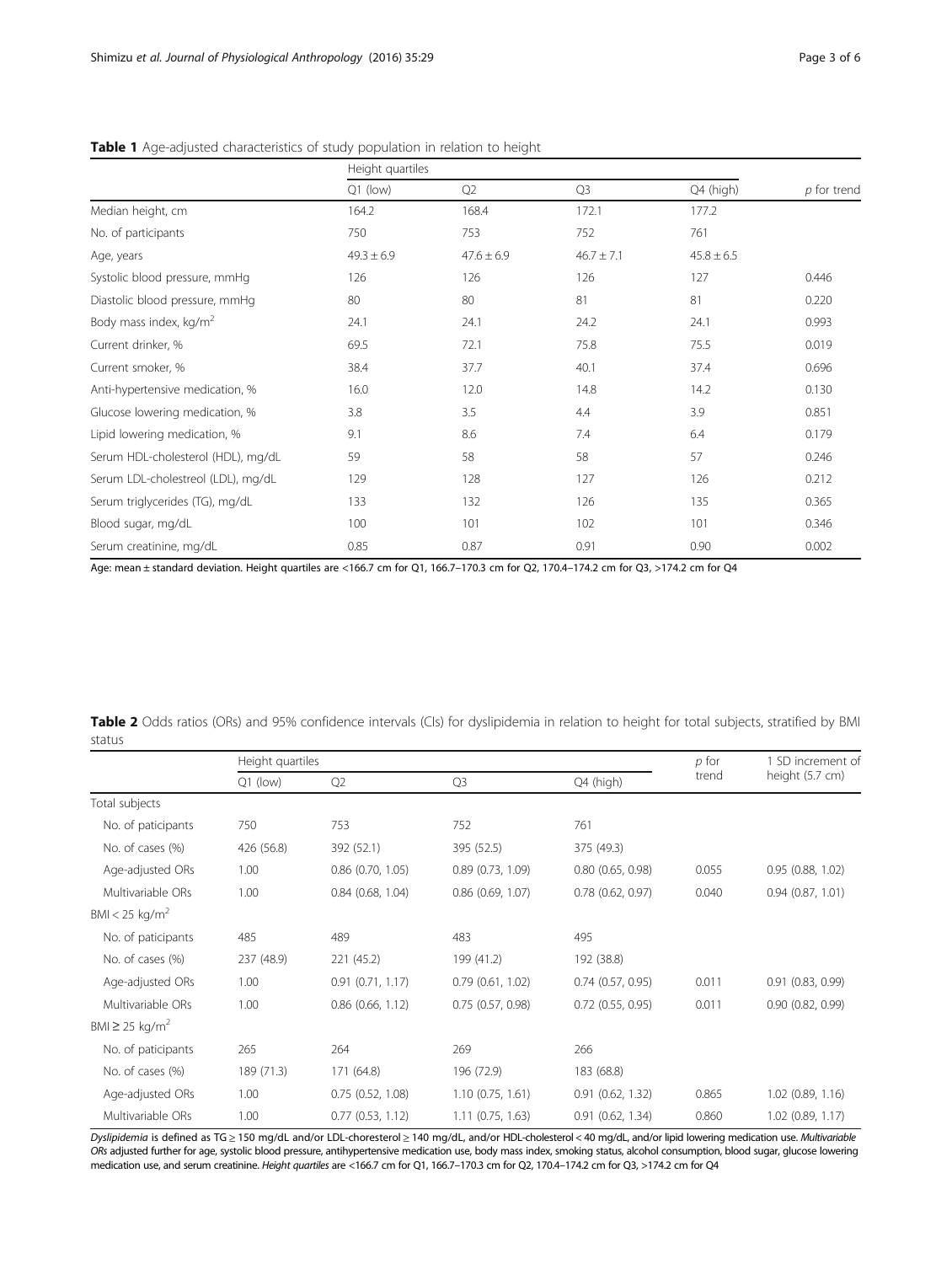dyslipidemia, we evaluated the interaction between height and two BMI categories (BMI  $\geq$  25 kg/m<sup>2</sup> and  $\text{BMI} < 25 \text{ kg/m}^2$ ) on dyslipidemia. Significant interaction between height and BMI category was observed, with a  $p$  value for the effect of this interaction on dyslipidemia of  $p = 0.049$ .

Since low BMI (undernutrition) is also regarded as a cardiovascular risk factor [[10\]](#page-5-0), status of low BMI might act as a confounding factor on the association between height and dyslipidemia. Therefore, we made additional analysis limited to subjects with normal range of BMI  $(18.5-24.9 \text{ kg/m}^2)$  and we found essentially same association. The fully adjusted OR and 95% CI of dyslipidemia for an increment of one standard deviation in height (5.55 cm) was 0.88 (0.81, 0.98).

## **Discussion**

The major finding of the present study was that, independent of classical cardiovascular risk factors, height is inversely associated with dyslipidemia, particularly in those with a  $\text{BMI} < 25 \text{ kg/m}^2$ .

A previous cross-sectional study with 1040 men aged 30–59 years reported a significant inverse correlation between height and total cholesterol [\[11](#page-5-0)]. That study is in agreement with our present study demonstrating the inverse association of height and dyslipidemia. We also found further evidence that this significant inverse association is limited to subjects with a BMI <  $25 \text{ kg/m}^2$ .

The possible mechanism underlying the association between height and dyslipidemia warrants discussion. Height is regarded as a marker of childhood social and physical conditions [\[4, 7, 12, 13\]](#page-5-0). On the other hand, BMI is reported to be positively associated with increased risk of disease [[14](#page-5-0)] and is largely influenced by current circumstances. Total cardiovascular risk is likely to comprise a combination of risk factors determined during both childhood and adolescence, as well as risk factors determined by current circumstances. To determine the validity of our hypotheses, we divided the study population into three groups according to height and BMI status (Fig. [1](#page-4-0)). The first group (a), composed of those with a short stature but normal BMI, was designed to elucidate the potential effect of childhood circumstances as cardiovascular risk. The second group (b), with a short stature and a high BMI, reflecting both childhood circumstances and current conditions, features a higher cardiovascular risk. And the third group (c), with a high BMI but not a short stature, was designed to represent characteristics that could elucidate the potential effect of current conditions. Since there is an association between genetically determined shorter height and increased risk of coronary artery disease, a link that is partly explained by the association between shorter height and an adverse lipids profile [[15](#page-5-0)], childhood circumstances (including genetic factors) (a) may influence the presence of dyslipidemia. Our previous study showing a significant inverse association between height and stroke in subjects with a BMI < 23 kg/m<sup>2</sup> but not in subjects with a BMI  $\geq$  23 kg/m<sup>2</sup> [\[7](#page-5-0)] may support these mechanisms.

Since childhood economic hardship was revealed to influence adult height more than adiposity (BMI, waist circumstance, percentage body fat), whereas current economic hardship may be a better determinant of adiposity in Hispanic subjects [\[16\]](#page-5-0), economic condition might be influenced by the association between height and dyslipidemia. This study also partly supports our above mentioned mechanism since it demonstrates that childhood social condition should influence adult height much more strongly than current BMI status. Furthermore, this study also identified current social status as an important determinant of current BMI status. Further studies that include data on economic status are necessary to clarify the impact of economic status on the association between height and dyslipidemia.

Additionally, bone marrow activity might play an important role in the correlation between height and dyslipidemia. Because bone is an important endocrine organ for the regulation of glucose/lipid metabolism [\[17, 18](#page-5-0)], a reduction in bone marrow activity may result in an unfavorable lipid profile such as that seen in dyslipidemia.

Previously, we reported an inverse association between height and high WBC count in subjects with a high BMI ( $\geq$ 23 kg/m<sup>2</sup>) but not subjects with a low BMI (<23 kg/m<sup>2</sup>) [[19](#page-5-0)]. In connection with this mechanism, previous studies have reported a positive association between WBC count and carotid atherosclerosis [\[20, 21\]](#page-5-0). We also reported a significant inverse association between height and carotid atherosclerosis in subjects with a BMI  $\geq$  25 kg/m<sup>2</sup> but not in subjects with a BMI < 25 kg/m<sup>2</sup> [[13\]](#page-5-0). In addition, we reported a significant positive association between hemoglobin and increased arterial stiffness [[22\]](#page-5-0), while height is inversely associated with normocytic normochromic anemia [[23\]](#page-5-0). Therefore, in subjects with a BMI  $<$  25 kg/m<sup>2</sup>, a positive correlation might exist between height and bone marrow activity since normocytic normochromic anemia may indicate reduced bone marrow activity, whereas an increased hemoglobin level may indicate increased bone marrow activity (hematopoietic activity). Furthermore, we reported in previous study that height is positively associated with reticulocytes, indicating that subjects with a short stature may have lower hematopoietic activity than those with a tall stature [\[24](#page-5-0)]. This study also reported that the positive association between height and reticulocytes is particularly relevant for participants with a high hemoglobin level. Height may thus indicate hematopoietic capacity. Those studies may partly support the above mentioned mechanisms.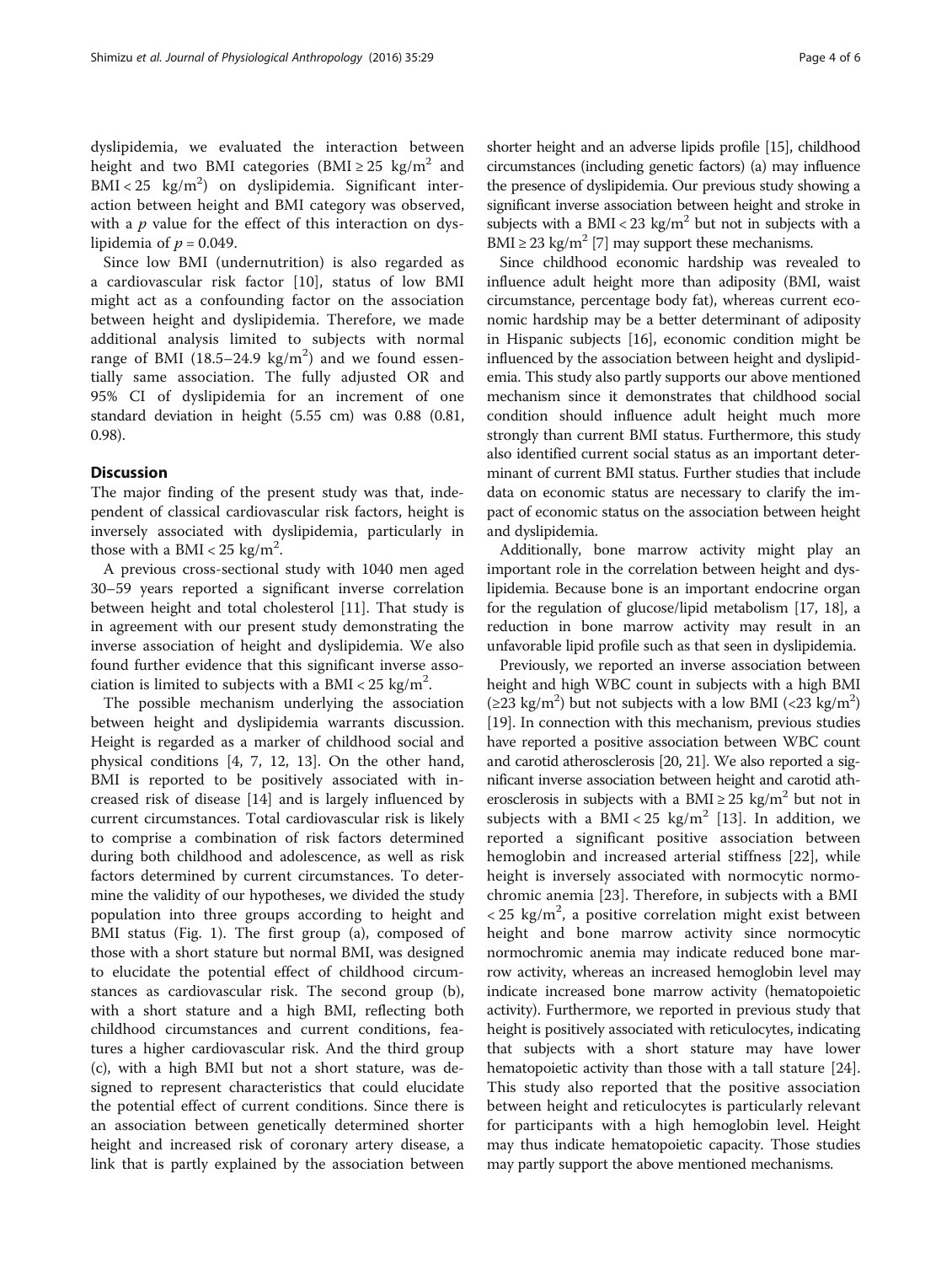<span id="page-4-0"></span>

In our present study, we found a significant positive association between height and current drinker status, as previous studies have also shown [[4, 7, 12](#page-5-0), [13\]](#page-5-0). Since alcohol intake influences lipoprotein levels [\[25](#page-5-0)], current drinker status may influence the association between height and dyslipidemia. However, when we conducted further analyses evaluating the impact of current drinker status on dyslipidemia, no significant association with dyslipidemia was seen in current drinkers both with a BMI < 25 kg/m<sup>2</sup> and a BMI ≥ 25 kg/m<sup>2</sup>; the age-adjusted OR of dyslipidemia was 0.83 (0.67, 1.02)  $p = 0.076$  for subjects with a BMI < 25 kg/m<sup>2</sup> and 0.93 (0.7, 1.24)  $p = 0.630$ for those with a BMI  $\geq$  25 kg/m<sup>2</sup>.

Possible limitations of this study warrant consideration. Because creatinine clearance data was not available and estimated glomerular filtration rate (GFR) is not effective for evaluating kidney function when comparing the association with various body heights [\[7](#page-5-0), [13](#page-5-0), [26](#page-5-0)], we were not able to perform an analysis adjusted for precise renal function. However, our study showed that the association between height and dyslipidemia remained significant even after adjustment for serum creatinine. Additionally, since this was a cross-sectional study, we were not able to establish any causal relationships.

## Conclusion

In conclusion, we found that height is inversely associated with dyslipidemia in middle-aged Japanese men with a BMI < 25 kg/m<sup>2</sup> but not with a BMI  $\geq$  25 kg/m<sup>2</sup>.

#### Abbreviations

BMI: Body mass index; CIs: Confidence intervals; GFR: Estimated glomerular filtration rate; HDL: High-density lipoprotein-cholesterol; LDL: Low-density lipoprotein-cholesterol; ORs: Odds ratios; TG: Triglycerides; WBC: White blood cell

#### Acknowledgements

This study was supported by Grants-in-Aids for Scientific Research from the Japan Society for the Promotion of Science (Nos. 15K07243 and 25291107). We are grateful to the staff of Inoue Hospital for their outstanding support. All authors have read and approved the submission of the manuscript and that material in the manuscript has not been published in whole or in part in any language except as an abstract. The persons mentioned in this section have seen and approved the mention of their names in this article.

#### Authors' contribution

YS carried out the design of the study, performed the statistical analysis, interpreted the data, and drafted or revised the manuscript. MN, KK, KT, KI, and KI designed the study, involved in data collection, and checked the manuscript. HY and TM participated in the study concept and checked the manuscript. TM was a general coordinator and designed the study. All authors read and approved the final manuscript.

#### Competing interests

The authors declare that they have no competing interests.

#### Ethics approval and consent to participate

This study was approved by the Ethics Committee for Human Use of Nagasaki University (project registration number 15033079). Written consent forms were available in Japanese to ensure comprehensive understanding of the study objectives, and informed consent was provided by the participants.

#### Author details

1 Osaka Center for Cancer and Cardiovascular Disease Prevention, Osaka, Japan. <sup>2</sup> Department of Community Medicine, Nagasaki University Graduate School of Biomedical Science, Nagasaki, Japan. <sup>3</sup>Department of Respiratory Medicine, Inoue Hospital, Nagasaki, Japan. <sup>4</sup>Shunkaikai, Inoue Hospital, Nagasaki, Japan. <sup>5</sup>Department of Island and Community Medicine, Nagasaki University Graduate School of Biomedical Science, Nagasaki, Japan.

## Received: 5 August 2016 Accepted: 23 November 2016 Published online: 06 December 2016

#### References

- 1. McCarron P, Okasha M, McEwen J, Smith GD. Height in young adulthood and risk of death from cardiorespiratory disease: a prospective study of male former students of Glasgow University, Scotland. Am J Epidemiol. 2002;155:683–7.
- 2. Gunnell D. Can adult anthropometry be used as a 'biomarker' for prenatal and childhood exposures? Int J Epidemiol. 2002;31:390–4.